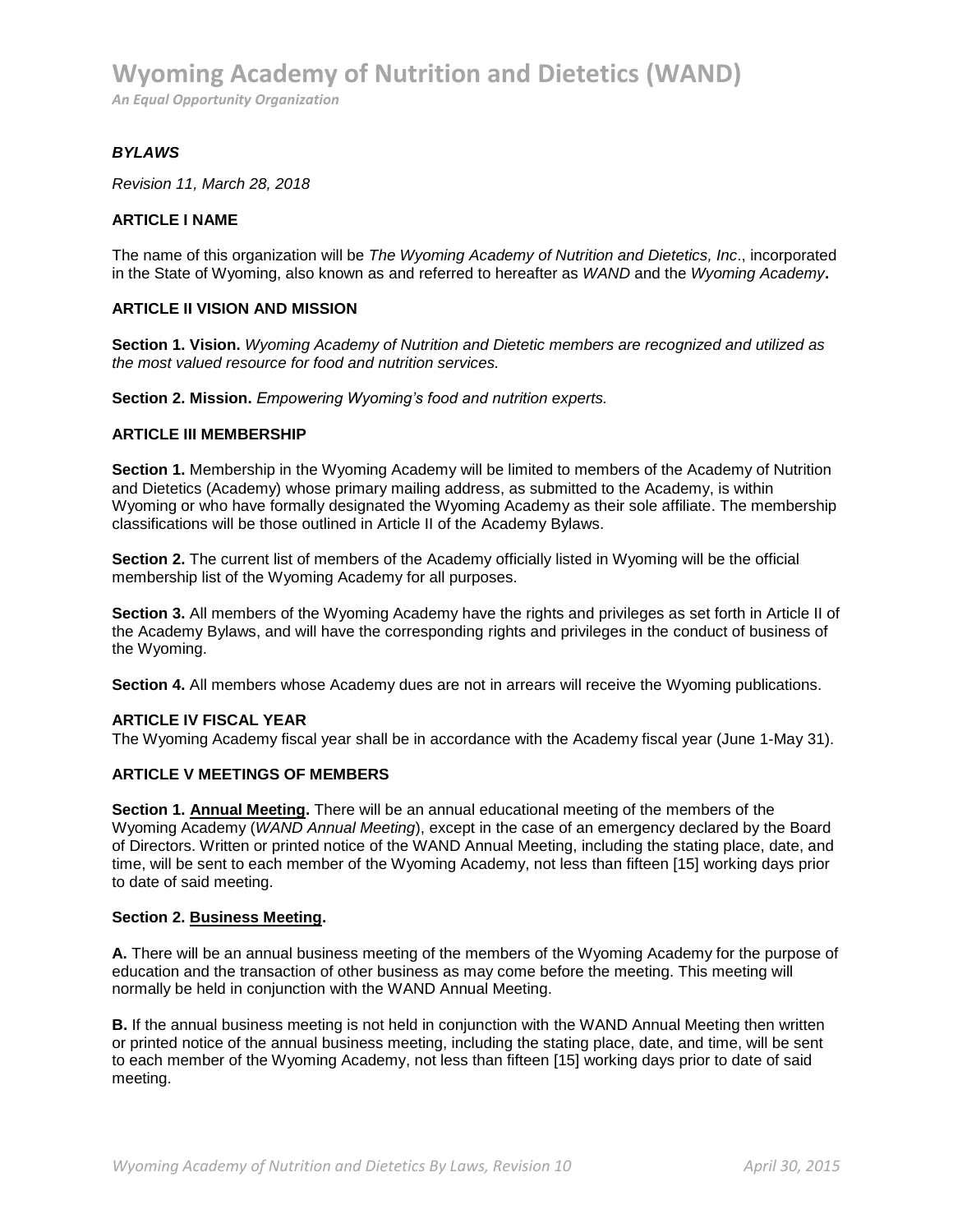# **Wyoming Academy of Nutrition and Dietetics (WAND)**

*An Equal Opportunity Organization* 

#### **Section 3. Special Meetings.**

**A.** The Board of Directors may by a majority vote call a special meeting of the members.

**B.** Written or printed notice of a special meeting, stating the place, date, time, and purpose, will be sent to each member of the Wyoming Academy not less than fifteen [15] days prior to date of said meeting.

#### **Section 4. Quorum.**

At all meetings of the Wyoming Academy membership, the voting members present will constitute a quorum for the transaction of business.

#### **ARTICLE VI. BOARD OF DIRECTORS**

**Section 1. General Powers.** The governance of the Wyoming Academy will be vested in a Board of Directors, also known as the *Board*, To be elected by the membership of the Wyoming Academy in accordance with these bylaws. The affairs of the Wyoming Academy shall be managed by, or under the direction of, the Board.

#### **Section 2. Functions of Board.**

The Board shall have the authority to perform the following functions:

**A.** Determine administrative policies and manage the property and funds of the Wyoming Academy.

**B.** Approve annual budget and strategic plan.

**C.** Maintain affiliations and approve liaisons with appropriate organizations if applicable.

**D.** Manage activities and initiatives of the Wyoming Academy and coordinate with those of Academy.

**E.** Approve amendments to the Wyoming Academy Bylaws.

#### **Section 3. Composition.**

**A.** The Board of Directors will consist of the following voting members; President, President-Elect, Immediate Past President, Secretary, Treasurer, Treasurer-Elect, Delegate*,* Chair Council on Professional Issues, Chair of the Nominating Committee and Chairs of all Standing Committees. These members will have a vote at the Board meetings.

**B.** The Executive Committee shall have the authority to act for the Wyoming Academy on matters requiring attention between meetings of the Board of Directors for which a special meeting of the Board is not required or practicable, or on such matters as the Board may delegate the Executive Committee to act. The Executive Committee will be composed of the President, President-Elect, Secretary, and Treasurer.

**Section 4. Qualifications.** Qualifications are consistent with the Academy bylaws. All Board members must be Active or Retired members of Academy and WAND. For president-elect the candidate must have experience through WAND board or committee work.

#### **Section 5. Regular Meetings.**

**A. Number of Meetings.** A minimum of three [3] regular meetings of the Board of Directors will be held annually at such time and place as may be determined by the Board.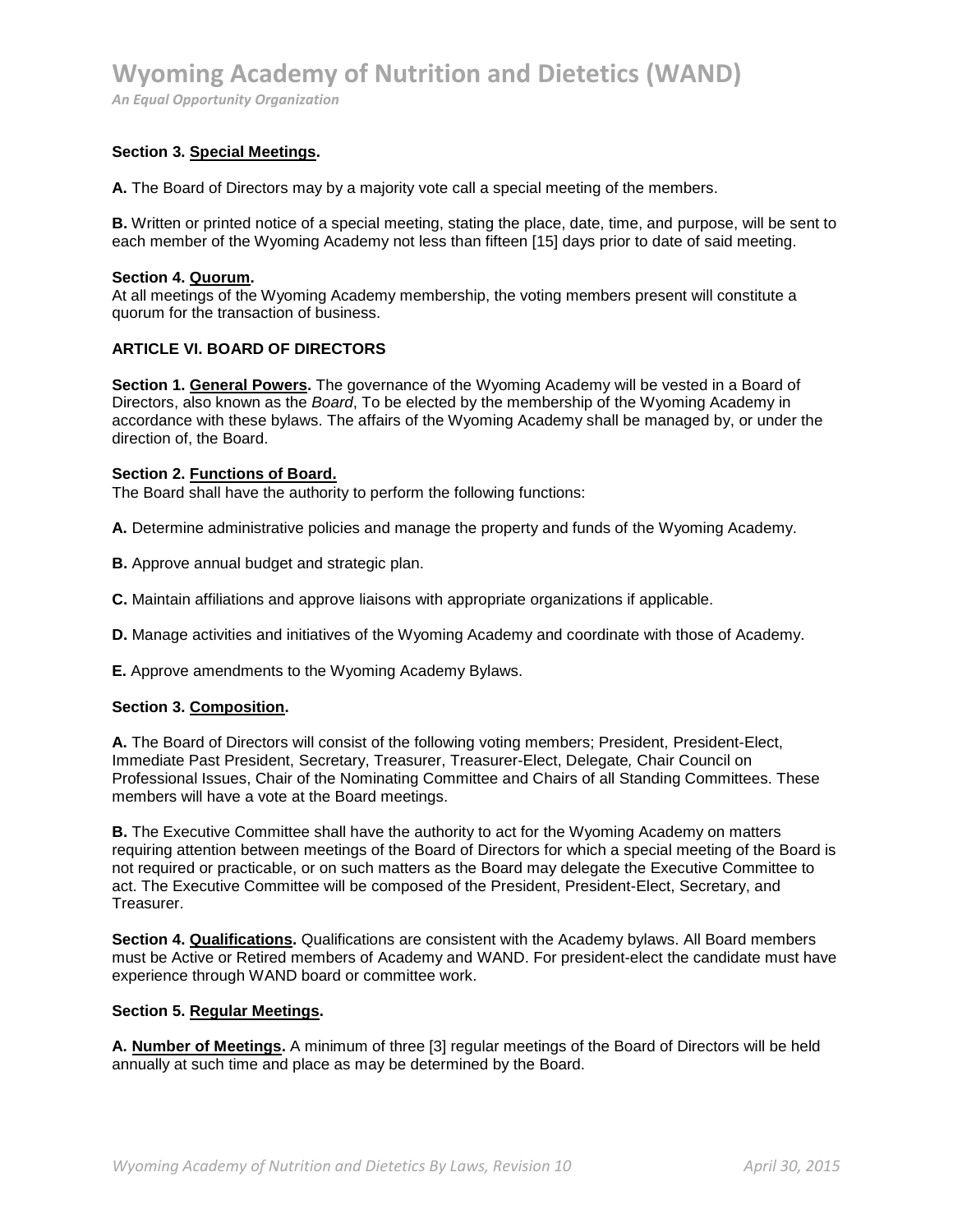**B. Other Means of Business.** Meetings of the Board of Directors may be held in person or via conference call, and members may attend a meeting from a remote location. The Board may also transact business by regular or electronic mail, conference calls, videoconference, Internet meetings or fax, indicating time and date when votes must be cast.

**Section 6. Special Meetings.** The President or any three (3) board members with voting status may call a Special Meeting of the Board of Directors and shall state the purpose, the place and time for the meeting.

**Section 7. Notice of Meetings.** Notice of any regular or Special Meeting of the Board of Directors will be given at least five [5] days previous thereto by written, mail or electronic notice to each Director, except that no Special Meeting of Directors may be called to remove a Director or officer unless written notice of the proposed removal is delivered at least twenty [20] days prior to such meeting. The business to be transacted at, and the purpose of, any Special Meeting of the Board of Directors shall be specified in the notice or waiver of notice of such meeting.

**Section 8. Quorum.** A simple majority of the current voting members of the Board of Directors will constitute a quorum for transaction of business at any meeting of the Board of Directors.

**Section 9. Removal of Directors.** An elected or appointed officer or director may be removed by affirmative vote by a majority vote of all members of the organization present at an official meeting called specifically for removing that officer or director.

Section 10. Vacancies. If any of the following seats on the Board of Directors become vacant because of death, illness, resignations, disqualification, removal, or other cause, the unexpired term will be filled in the following manner.

**A. President.** The President-Elect will succeed to the office of President and complete the unexpired term.

**B. President-Elect.** The Board position shall remain vacant until a special election by the membership may be implemented.

**C. Delegate.** The Board of Directors will appoint a successor to complete the unexpired term or terms.

**D. Secretary.** The Board will appoint a successor to complete the unexpired term**.** 

**E. Treasurer.** The Board will appoint a successor to complete the unexpired term.

**F. Treasurer-Elect.** The Board will appoint a successor to complete the unexpired term.

**F. Nominating Committee Chair.** The Board will appoint a successor to complete the unexpired term.

**G. Council on Professional Issues Chair.** The Board will appoint a successor to complete the unexpired term.

**H.** Should simultaneous vacancies occur for the offices of President and President-Elect, the Board shall designate an individual to fill the position until a special election of the membership has been conducted by regular mail or electronic means at the earliest possible date.

**Section 11. Compensation.** Members of the Board of Directors shall receive no compensation for serving as directors, except that they may be paid their expenses related to their duties as directors. The Board shall have no authority to establish compensation for services to the Wyoming Academy as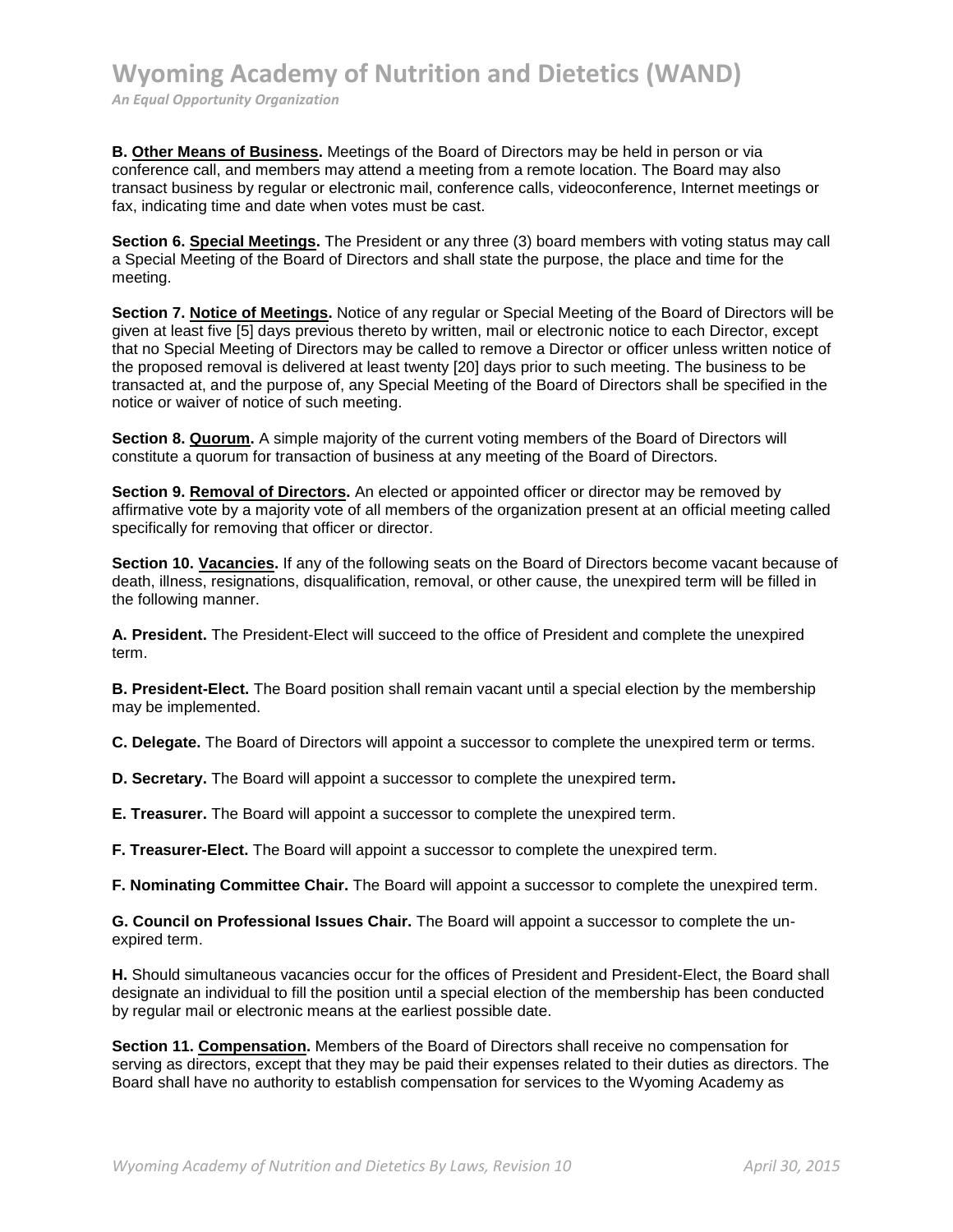directors. This section shall not preclude any director from serving the Wyoming Academy in any other capacity and receiving compensation for such service.

#### **ARTICLE VII. OFFICERS**

**Section 1. Officers.** The officers of the Wyoming Academy shall be as set forth below. All officers shall take office at the beginning of the fiscal year (June 1st). An officer shall not, at any time during the term of office, hold an elected office in the Academy or dietetic practice group.

**A. President.** The President will serve for one [1] year. The President will ensure the Wyoming Academy's strategic direction and values are carried into effect except in those instances in which those responsibilities are specifically assigned to another office. The President will: serve as the chief executive officer, official spokesperson of the Wyoming Academy and the Chair of the Board of Directors; appoint chairs of committees, task forces and work groups; preside at meetings of the full membership and Board of Directors; issue the call for all meetings by the Board.

**B. President-Elect.** The President-Elect will serve for one [1] year, and at the end of this term, will assume the office of President. The President-Elect will: support the President in leading the Wyoming Academy towards its strategic direction and values; serve as a member of the Board of Directors; present a written proposal for the strategic plan and budget for term as President for approval by the Board; and perform the functions of the office of President in the absence or disability of the President; serve as General Chair for the annual education meeting; appoint chairs of all committees to serve during the President-elect's term as President.

**C. Past-President.** The Past-President will serve for one (1) year as Chair of the WAND Bylaws Committee, and will review bylaws and propose amendments/revisions to the Board for a vote by the membership in accord with the bylaws; also serves as ex-officio member of the Nominating Committee.

**D. Secretary.** The Secretary will serve a two [2] year term. The Secretary will: serve as a member of the Board of Directors; supervise the recording and distribution of minutes of all Association meetings, issue the Wyoming Academy's official ballots and notify candidates and membership of election results; formulate and audit the financial records by WAND.

**E. Treasurer.** The Treasurer will serve a two [2] year term. The Treasurer will be the chief financial officer of the Wyoming Academy and: serve as a member of the Board of Directors; have custody of all funds and securities of WAND; see that full and accurate financial records are kept and audited annually formulate and audit the financial records; assist the President-Elect in formulating the annual budget for the following Association year; and report the financial status of the Wyoming Academy to the Board of Director and the membership. In the event added funding is needed for a non-budgeted project or item, the Finance Committee (appointed by the WAND Treasurer) will meet to review funding options and present the amount and revised budget to the WAND board in a timely manner. The Treasurer will train the Treasurer-Elect on all aspects of the office of Treasurer.

**F. Treasurer-Elect.** The Treasurer-Elect will serve for two (2) years as assistant to the WAND Treasurer, and automatically assume the office of the Treasurer at the end of their term as Treasurer-Elect. The first year WAND implements election of a Treasurer-Elect, the term of office may be shortened to facilitate the implementation process of this new office.

**G. Chair of the Council on Professional Issues.** The Chair of the Council on Professional Issues will serve a two (2) year term. The Chair of the Council on Professional Issues will coordinate and monitor Council on Professional Issues activities; advise the Board on Quality Assurance issues; facilitate the development of Standards of Practice; maintain membership in at least three (3) Academy Dietetic Practice Groups (DPG) and [provide a report of selected DPG activities to members via the Range Rider newsletter.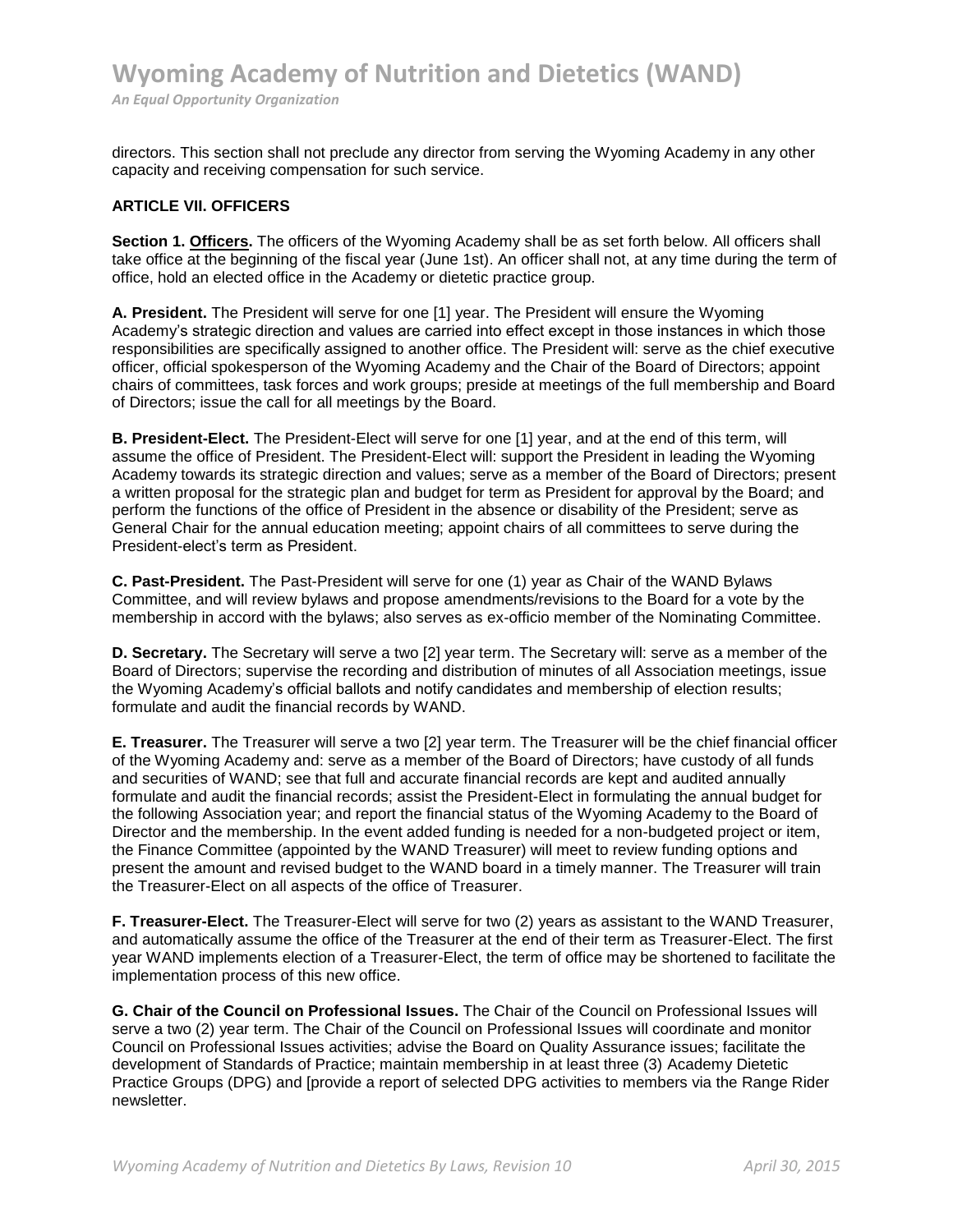**H. Chair and Members of the Nominating Committee.** The Nominating Committee will consist of three (3) members. The member receiving the highest number of votes cast by the members voting during the annual election will serve as chair. The immediate Past President will be an ex-officio member. The members of this committee will serve two (2) year terms with staggered terms so that two members are elected in odd years and one elected in even years. Duties include designation annually, or as otherwise specified the candidates for office as indicated in Article IX, *Nominations and Elections.*

**I. Delegate.** The Delegate will serve for a three [3] year term and may be re-elected. The Delegate will: serve as a member of the Board of Directors, represent and act on behalf of the Wyoming Academy at all meetings of the House of Delegates of the Academy; communicate all business and current issues of the House of Delegates to and from the Board of Directors and the membership; and communicate pertinent professional and practice issues to the Wyoming Academy.

## **ARTICLE VIII. COMMITTEES, TASK FORCES AND WORK GROUPS**

**Section 1. Committees.** Committees shall have and may exercise the authority of the Board of Directors in the management of the Wyoming Academy to the extent provided by the Board and not restricted by law. The designation of such board committees and the delegation of authority thereto shall not operate to relieve the Board of Directors, or committee chair (s), of any responsibility imposed on him or her by law.

**A. Awards Committee.** This committee will consist of a Chair and as many WAND members as needed. The duties include: initiating recruitment for state and national awards among WAND membership; arranging certificates and plaques for awards; track history of awards presented.

**B. Bylaws Committee.** This committee will consist of the immediate Past President as Chair and as many WAND members as needed. The duties include review annually the bylaws and report proposed amendments to the Board and Academy; see that the Board receives the proposed bylaws amendments for vote by the members, in accord with these bylaws.

**C. Fundraising Committee.** This committee will consist of a Chair and as many WAND members as needed. Duties include advocate WAND and for Academy Foundation.

**D. Finance Committee.** The Chair of this committee is the Treasurer, with the Treasurer-Elect having a seat on the committee and serving as Acting Chair in the event the Treasurer is not able to present at committee meetings. The chair will appoint WAND members to the committee, and: prepare the budget with assistance from the President for Board approval; serve in an advisory capacity to the Board and given counsel upon any and all financial matters affecting WAND; select two to three (2-3) qualified persons to audit the books annually.

**E. Media/Public Relations.** This committee will consist of a Chair and as many WAND members, as needed. Duties include promote WAND members as credible nutrition resources; promote and coordinate National Nutrition month activities; promote Nutrition and Dietetics as a profession.

**F. Communications.** This committee should consist of a Chair and as many WAND members, as needed. Duties include provide the WAND newsletter to members with frequency of the Newsletter to be determined by the Board; represent WAND in all matters regarding WAND web site; update web site with a frequency defined by WAND Board; Keep the WAND Board informed regarding issues related to WAND web site.

**G. Registration/Continuing Education.** This committee will consist of a Chair and as many WAND members as needed. Duties include assess the educational needs of WAND members; approve or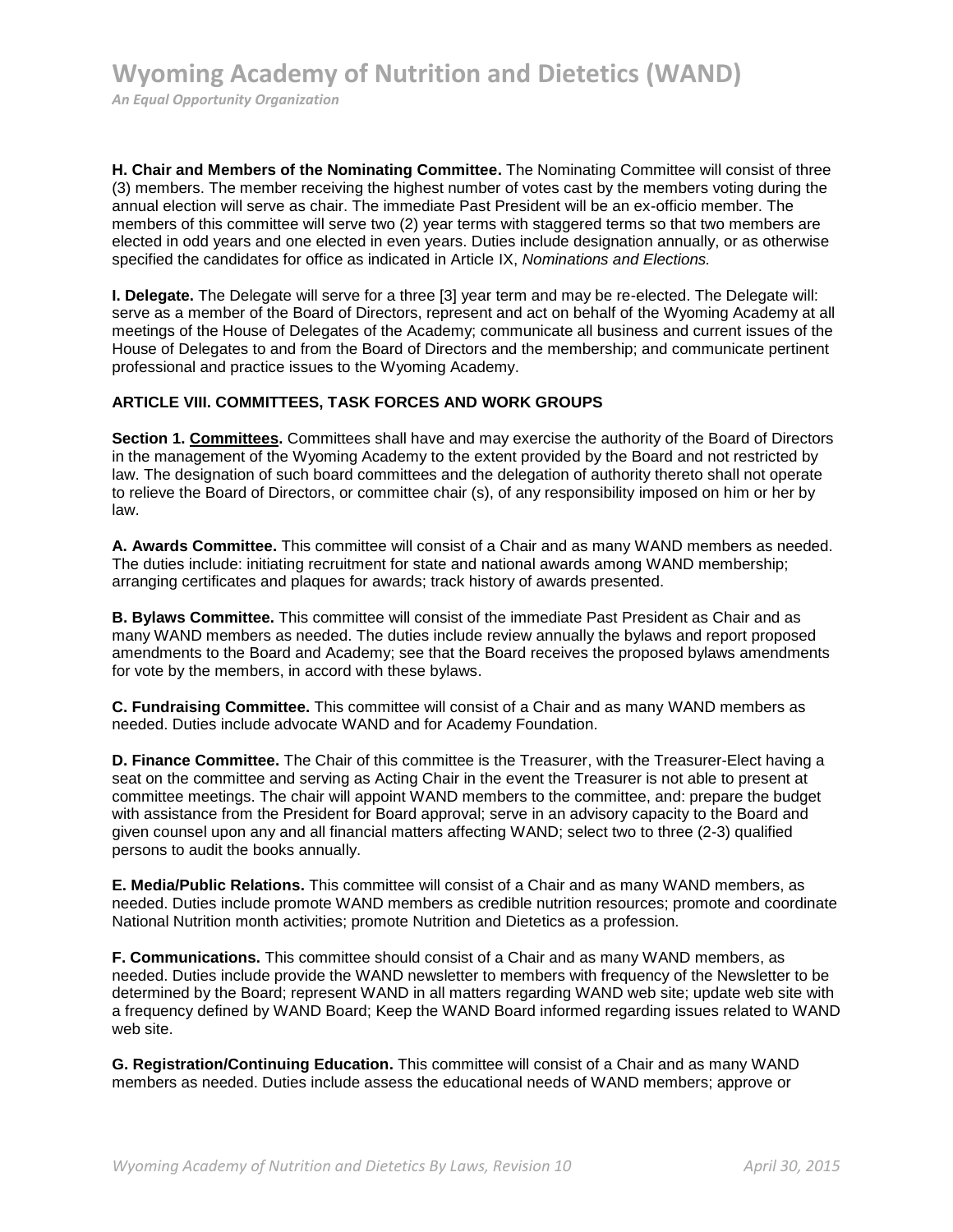request approval of the Academy for continuing education credit hours for sponsoring programs within the State of Wyoming.

**H. Membership.** This committee will consist of a Chair and as many WAND members as needed. Duties include membership recruitment and member retention.

**I. Annual Conference.** This committee will consist of a Chair and as many WAND members as needed. The president-elect will serve on this committee. Duties include planning and executing the annual education conference.

**J. Public Policy.** This committee will consist of the Public Policy Coordinator, MNT Reimbursement Representative, and State Policy Coordinator/Consumer Protection Coordinator/State Reimbursement Specialist and as many WAND members as needed. Duties include tracking legislation both nationally and in Wyoming; serve as liaison with AND Public Policy Panel, the Director of State Government Relations, and the state licensing board; and be an advocate and resource for AND and WAND members on federal and state policy and coding coverage. Keep the WAND Board informed of public policy pertaining to WAND activities and interests.

**K. Special/Ad Hoc Committees.** Special/Ad Hoc Committees will be appointed as the need arises by the President and/or President-elect for their respective boards.

## **ARTICLE IX. NOMINATIONS AND ELECTIONS**

#### **Section 1. Nominations.**

#### **A. The Nominating Committee will formulate an annual ballot consisting of the following:**

- 1. Designate annually two (2) candidates for the office of President-elect.
- 2. Designate annually four (4) or more candidates for the Nominating Committee.
- 3. Designate biennially in alternate years, two (2) candidates for the office of Secretary and

Treasurer-Elect. During the 2016 implementation period of adding the Treasurer-Elect position, the Board will determine the appropriate number of years served for the first Treasurer-Elect, to bring this in line with filling the vacancy of the Treasurer.

4. Designate every three (3) years, two candidates for the office of Delegate.

5. Designate biennially, two (2) candidates for the office of the Council on Professional **Issues**  Chair.

6. The committee will submit a written report identifying WAND members nominated for the elections to the Board at least 30 days prior to the election year.

7. The Nominating Committee will be responsible for mailing and tallying the ballots for the annual election and will forward the results to the WAND secretary for notification.

## **Section 2. General Criteria.**

**A.** If the Nominating Committee, after reasonable effort is unable to nominate two willing candidates who otherwise meet the qualifications for office, as may be further defined by Academy materials, a single candidate slate may be submitted to the membership.

**B. Write-in candidates.** The option of a write-in candidate as a right of membership exists in any election. However, no write-in candidate may be elected who does not meet the established qualifications for office. Nominations may be added by petition through the following procedure:

**1.** Other nominations for these offices may be made by nominating petitions.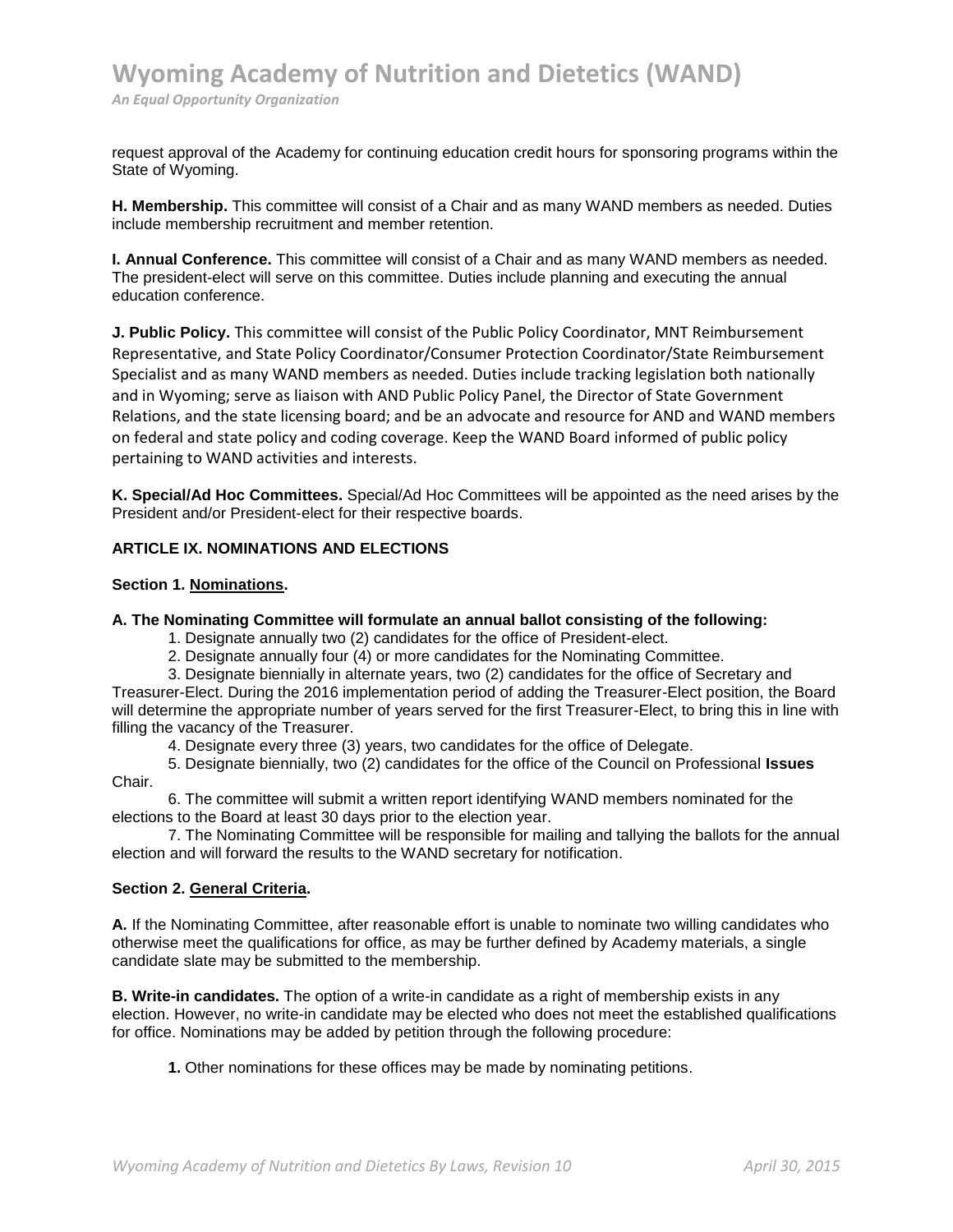**2.** The petitions must be signed by not less than twenty (20) voting members of the Wyoming Academy.

**3.** The consent from the nominee must be secured prior to the circulation of the petition.

**4.** The petition (s) will be filed with the Immediate Past-President on or before the date set by the Board of Directors.

**C.** It is the philosophy of the Wyoming Academy to maximize the number of individuals participating in elected leadership positions, and to encourage all elected leaders to devote the maximum time and attention to their positions. For this reason, Wyoming elected officers may not, except in extraordinary circumstances, simultaneously hold an elected or appointed executive position in an elected Academy office, or an elected office in a related Academy organizational unit (e.g., affiliate district association, or DPG).

**D.** No person is eligible to serve more than one full term in the same office consecutively except under extraordinary circumstances when the nominating committee is unable to solicit an alternative candidate and the position can't be filled otherwise.

**E.** Members of the Nominating Committee will not be eligible to be a candidate for an elected office of the Wyoming Academy.

#### **Section 3. Ballot and Voting.**

**A.** The Nominating Committee will prepare the official ballot by January 15th.

**B.** This ballot will be transmitted by regular mail and/or electronic means to the voting members of the Wyoming Academy by February 1st. The WAND official administrative secretary maintains the membership list for mailing of the ballots.

**C.** Only ballots received or postmarked by midnight of March 1st will be counted. All mailed ballots must have WAND member's signature present to be accept for tallying.

**D.** The chair of the Nominating committee will tally the votes with verification by another member of the committee. Results will be provided to the WAND secretary who will contact all candidates regarding the outcome of the elections. If the chair of the committee is on the current ballot, another member of the committee who is not on the ballot will tally the ballots. Ballots are to be counted by March 15th.

**E.** A majority of votes cast will constitute an election.

**F.** The official ballot may be combined with the awards ballot.

**G.** Each candidate may submit a maximum of ½ page resume for the ballot.

**H.** The candidate receiving, respectively, the largest number of votes for the offices will be elected to those offices. The two remaining candidates for the Nominating Committee with the highest number of votes will be elected as members of this committee.

**I.** In the event of a tie vote for an office the election will be determined by lot.

**J.** The Secretary has the responsibility of notifying candidates of election results.

## **ARTICLE X. INDEMNIFICATION**